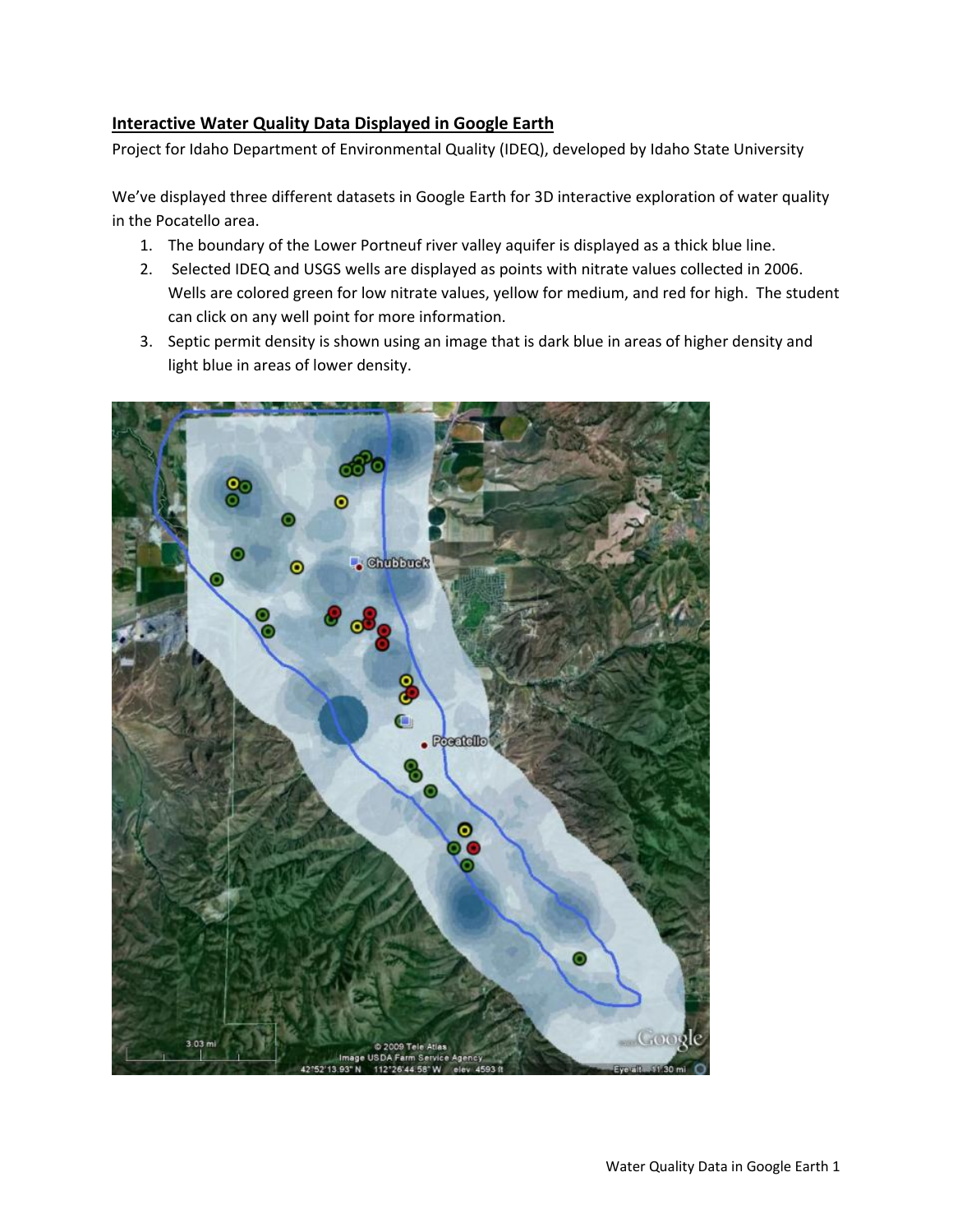Students can use Google Earth to explore the data, answer questions and prompt discussion. Google earth is available as a free download (http://earth.google.com/). Some example questions are given below.



• Q: What is the name of the well with the highest nitrate value?

- Q: What do you see under the areas with a high density of septic permits? To answer this zoom into one or more of the dark blue areas and toggle the density image on and off. A: Neighborhoods, industrial areas
- Q: What do you see under the areas with a low density of septic permits? To answer this zoom into one or more of the light blue areas and toggle the density image on and off. A: Farmland, parks
- Q: In what area of the aquifer are there generally higher nitrate values? A: In the middle and northern parts? Why? Does water in the aquifer move south to north?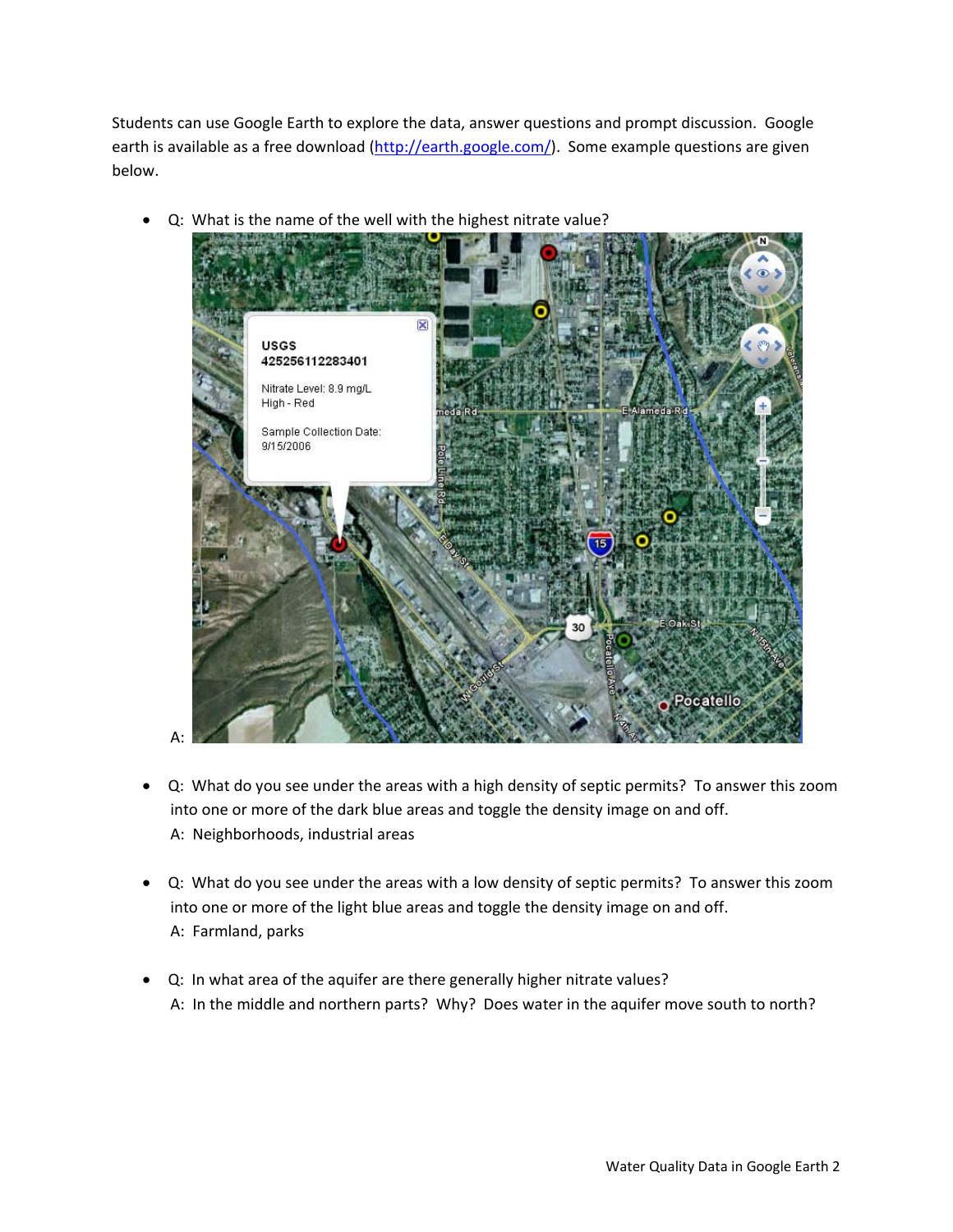• Q: What features do you see at the edges of the aquifer boundary? A: The aquifer is bounded by the hills on southern end.



• Q: What can you see in Google earth in and around Pocatello? A: Students can just have fun using Google Earth by looking around for places they recognize. They can see if these places are in the aquifer boundary, if there are wells nearby, and if the landmarks are in areas of low or high septic permit density.

Project supported by NSF Idaho EPSCoR Program and by the National Science Foundation under award number EPS‐0814387.

## Data References:

Meehan, C.W., 2005, Geochemistry of the southern Pocatello aquifer and its implications for aquifer recharge and contamination potential; npubl. Idaho State University M.S. thesis, 201 pp.

USGS, IDWR, IDEQ, ISDA, 20070615, Nitrate Priority Wells (2007) Idaho: Idaho Department of Environmental Quality (IDEQ), Boise, ID. (http://insideidaho.org/, accessed February 2010)

Google Earth Layers prepared in February 2010. http://bcal.geology.isu.edu/